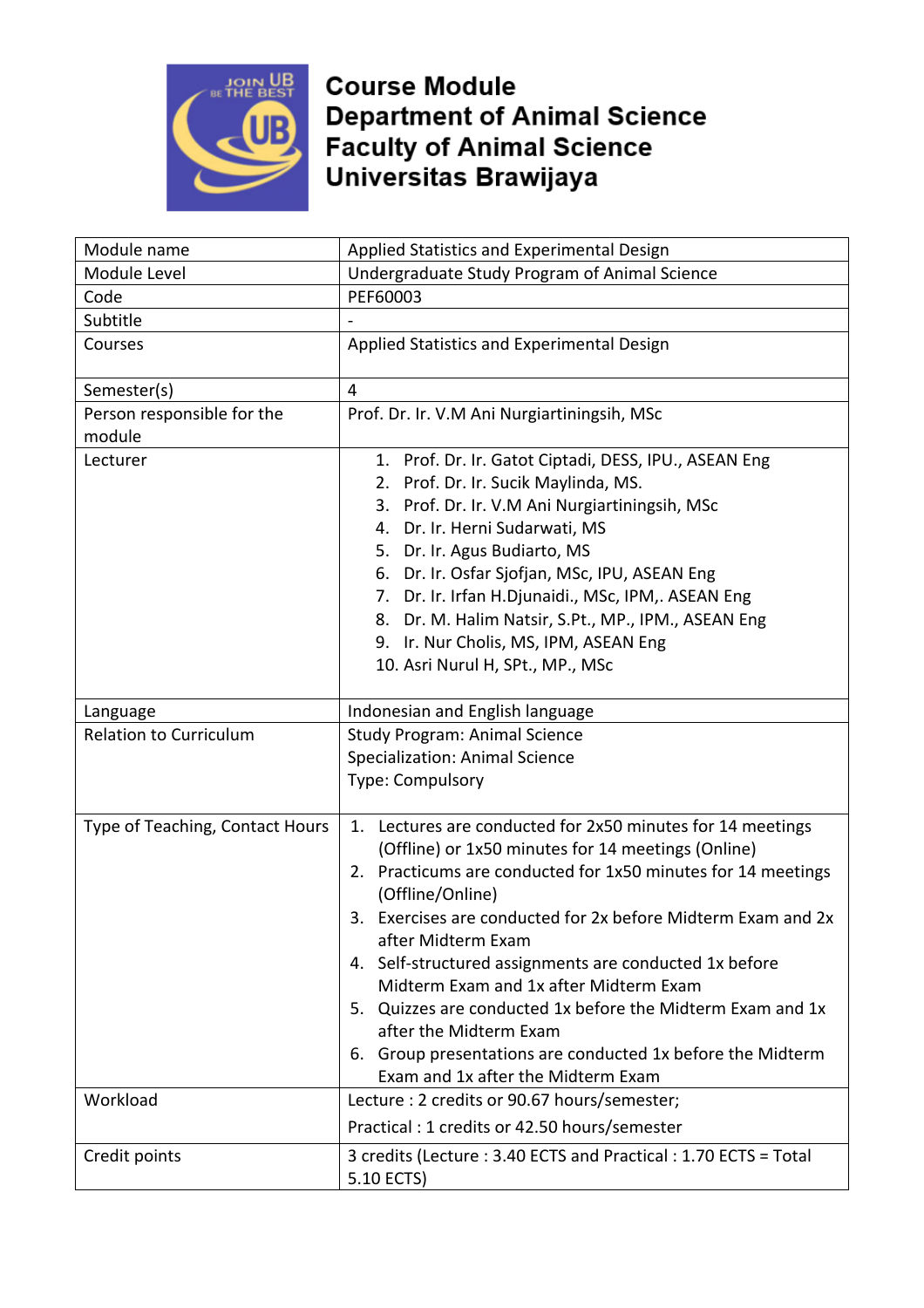

| Requirements According to the                     | $\qquad \qquad -$                                                                                                                                                                                                                                                                                                                                                                                       |
|---------------------------------------------------|---------------------------------------------------------------------------------------------------------------------------------------------------------------------------------------------------------------------------------------------------------------------------------------------------------------------------------------------------------------------------------------------------------|
| <b>Examination Regulations</b>                    |                                                                                                                                                                                                                                                                                                                                                                                                         |
| Recommended Prerequisite                          | $\overline{\phantom{a}}$                                                                                                                                                                                                                                                                                                                                                                                |
| Module Objectives / Intended<br>Learning Outcomes | 1. Capability to develop knowledge and comprehensive mindset<br>based on Animal science and industry (LO 4)<br>2. Demonstrating good capability to be independent and to<br>work in team as to identify and analyse problems (LO 11)<br>3. Capability to ethically design and perform experiments,<br>analyze and interpret data as to provide sustainable problem<br>solving in Animal Science (LO 12) |
|                                                   | Objective                                                                                                                                                                                                                                                                                                                                                                                               |
|                                                   | Determining the type of statistic and correct experimental design;<br>calculating data from observations and experiments and<br>analyzing and concluding the results of data calculations from<br>observations and experiments.                                                                                                                                                                         |
|                                                   | Knowledge:                                                                                                                                                                                                                                                                                                                                                                                              |
|                                                   | Able to understran how to determine the type of statistic and                                                                                                                                                                                                                                                                                                                                           |
|                                                   | correct experimental design.                                                                                                                                                                                                                                                                                                                                                                            |
|                                                   | <b>Skills</b>                                                                                                                                                                                                                                                                                                                                                                                           |
|                                                   | Cognitive                                                                                                                                                                                                                                                                                                                                                                                               |
|                                                   | Able to calculate the data from observations and experiments                                                                                                                                                                                                                                                                                                                                            |
|                                                   | Phsycomotoric                                                                                                                                                                                                                                                                                                                                                                                           |
|                                                   | Able to analyze and conclude the results of data calculations from                                                                                                                                                                                                                                                                                                                                      |
|                                                   | observations and experiments.                                                                                                                                                                                                                                                                                                                                                                           |
|                                                   | Competences<br>Able to design their own experiment based on the principle of<br>statistic and experimental design and able to analyze the<br>experiment result.                                                                                                                                                                                                                                         |
| Learning Content                                  | 1. INTRODUCTION                                                                                                                                                                                                                                                                                                                                                                                         |
|                                                   | Continuous random odds distribution                                                                                                                                                                                                                                                                                                                                                                     |
|                                                   | Chi square<br>3.                                                                                                                                                                                                                                                                                                                                                                                        |
|                                                   | T Student<br>4.                                                                                                                                                                                                                                                                                                                                                                                         |
|                                                   | <b>Regression and Correlation</b><br>5.                                                                                                                                                                                                                                                                                                                                                                 |
|                                                   | 6. Introduction to Experimental Design                                                                                                                                                                                                                                                                                                                                                                  |
|                                                   | Completely Randomized Design (CRD)<br>7.                                                                                                                                                                                                                                                                                                                                                                |
|                                                   | 8. Treatment Average Testing                                                                                                                                                                                                                                                                                                                                                                            |
|                                                   | 9. Randomized Block Design (RBD)                                                                                                                                                                                                                                                                                                                                                                        |
|                                                   | 10. Latin square design and Cross over design                                                                                                                                                                                                                                                                                                                                                           |
|                                                   | 11. Factorial experiment                                                                                                                                                                                                                                                                                                                                                                                |
|                                                   | 12. Nested experiment                                                                                                                                                                                                                                                                                                                                                                                   |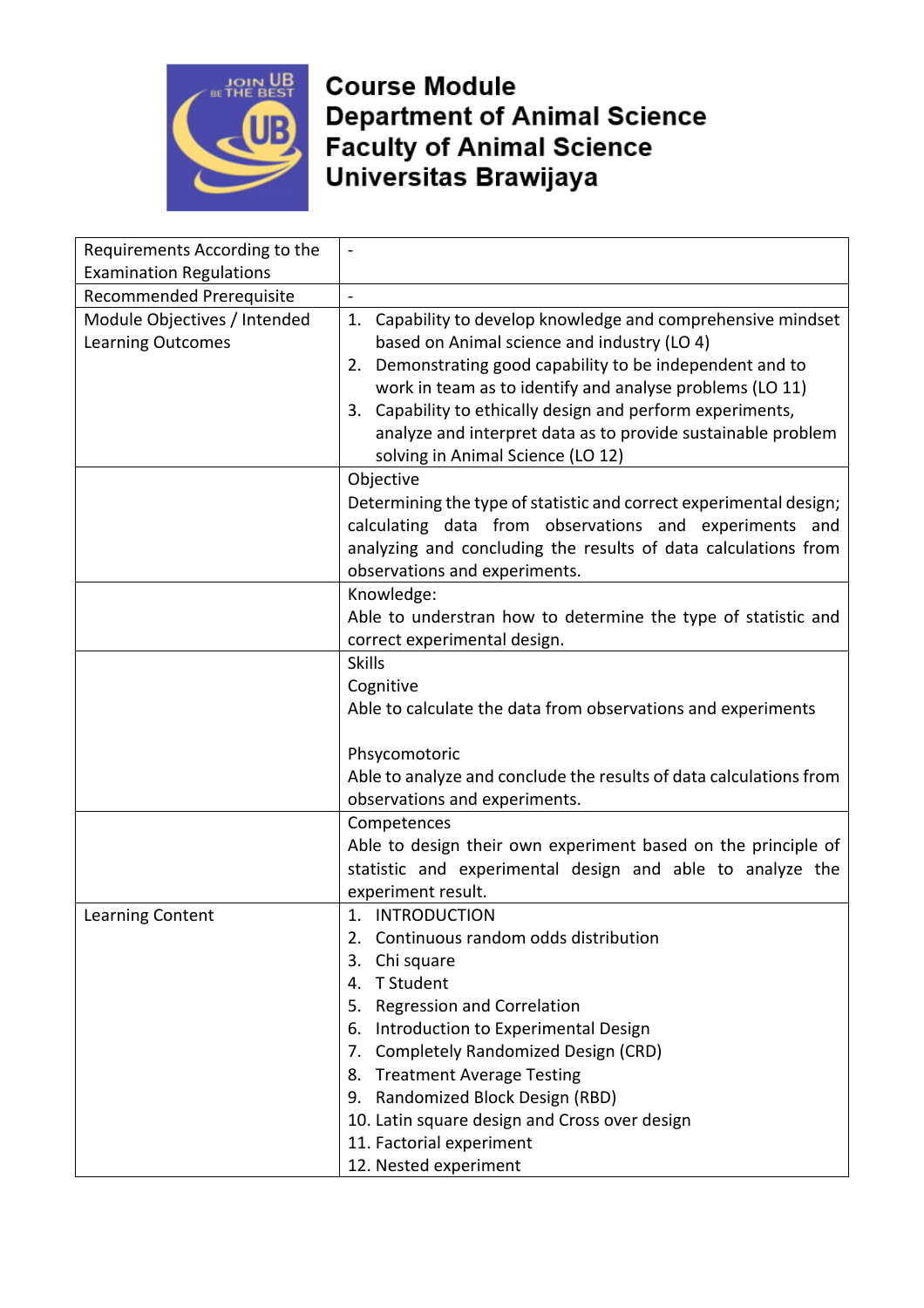

|                             | 13. Variety Analysis                                                                                                                                        |
|-----------------------------|-------------------------------------------------------------------------------------------------------------------------------------------------------------|
|                             | 14. Transformations and Excell applications                                                                                                                 |
| <b>Test Terms and Forms</b> | Examination requirements: A minimum of 80%<br>$\overline{\phantom{0}}$                                                                                      |
|                             | attendance to attend the final exam                                                                                                                         |
|                             | The forms of the test: Multiple Choice/Essay/Group                                                                                                          |
|                             | The Final Score Component:                                                                                                                                  |
|                             | - 30% Midterm Exam,                                                                                                                                         |
|                             | 30% Final Exam,                                                                                                                                             |
|                             | - 30% Practicum,                                                                                                                                            |
|                             | - 5% Structured Assignments                                                                                                                                 |
|                             | $-5%$ Quiz                                                                                                                                                  |
|                             | $A:80 <$ Final Score $\leq 100$                                                                                                                             |
|                             | $B+$ : 75 < Final Score $\leq 80$                                                                                                                           |
|                             | $B:69 <$ Final Score $\leq 75$                                                                                                                              |
|                             | $C+$ : 60 < Final Score $\leq 69$                                                                                                                           |
|                             | $C: 55 <$ Final Score $\leq 60$                                                                                                                             |
|                             | $D:50 <$ Final Score $\leq 55$                                                                                                                              |
|                             | $D+$ : 44 < Final Score $\leq$ 50                                                                                                                           |
|                             | $E: 0 <$ Final Score $\leq 44$                                                                                                                              |
| Learning Media              | Projector and screens, Zoom application, Google Classroom, e-<br>book, WA Group                                                                             |
| References                  | Main                                                                                                                                                        |
|                             | Bate, S.T. and R.A. Clark. 2014 The Design and Statistical<br>1.<br>Analysis of Animal Experiments. Cambridge University<br>Press. United States of America |
|                             | Supporting                                                                                                                                                  |
|                             | 1. Cochran, W.G., 2007 Sampling Techniques, Third Edition.                                                                                                  |
|                             | Wiley India Pvt. Limited                                                                                                                                    |
|                             | 2. Dean, A., D. Voss and D. Draguljic. 2017 - Design and                                                                                                    |
|                             | Analysis of Experiments. Second Edition. Springer                                                                                                           |
|                             | International Publishing. Switzerland                                                                                                                       |
|                             | 3. Kutner, Nachtsheim and Neter. 2018. Applied Linear                                                                                                       |
|                             | Regression Mode. Mcgraw-Hill Education - Europe<br>4. Montgomery, D.C., 2008. Design and Analysis of                                                        |
|                             | Experiments. John Wiley & Sons, Inc. New York                                                                                                               |
|                             | 5. Petrie, A.and P. Watson. 2013. Statistics for Veterinary                                                                                                 |
|                             | and Animal Science. Third Edition. Wiley-Blackwell                                                                                                          |